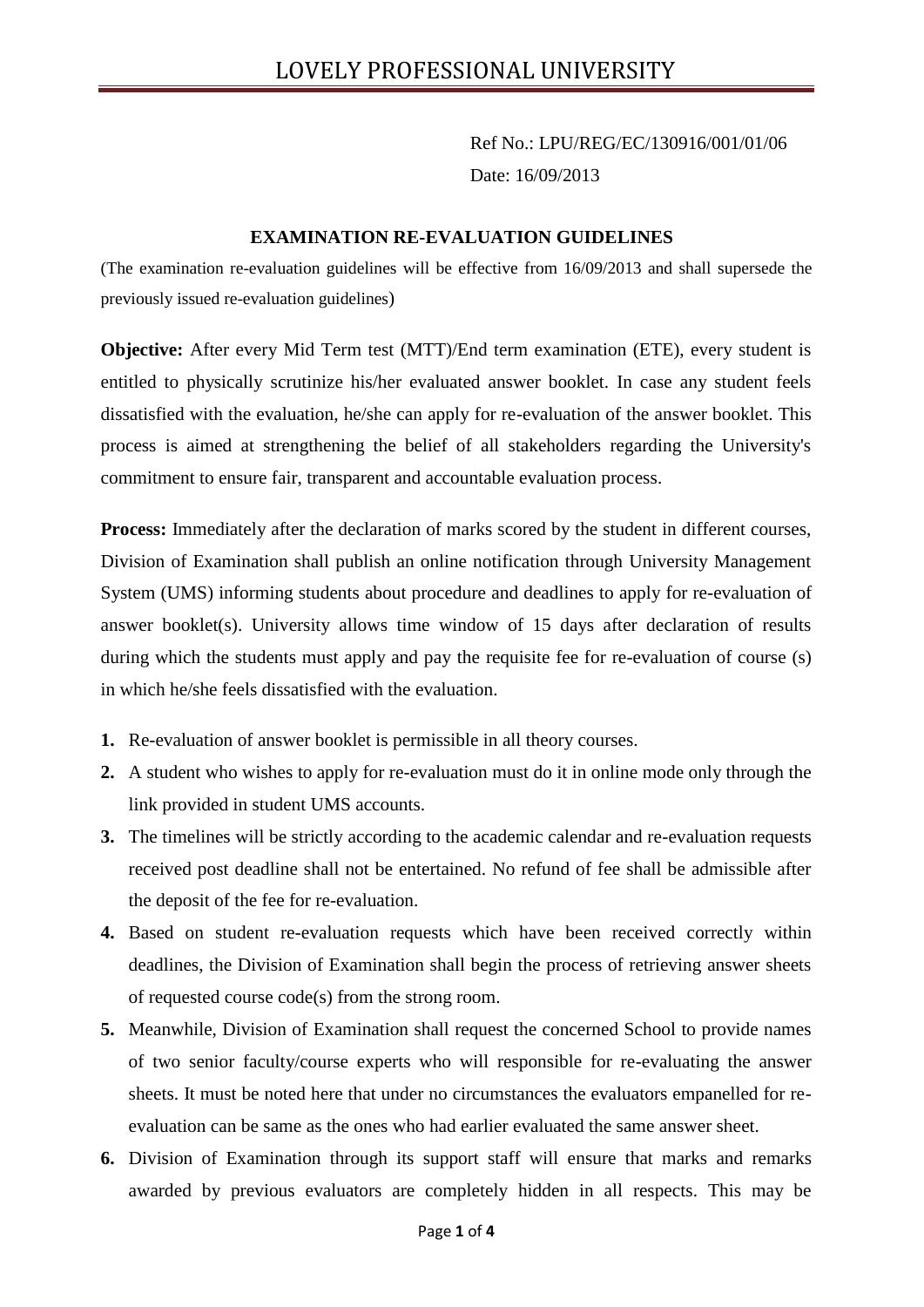accomplished by pasting opaque slips on answer sheets. This process will ensure that at no point of time the re-evaluators are influenced by previous evaluations. However, it must be ensured that no harm is done to the answer sheet.

- **7.** Before handing over the answer sheets to re-evaluators, the registration number and any other student detail that may compromise the integrity of re-evaluation may also be concealed. Details like registration number and e-code should be replaced by secret code or any other similar means.
- **8.** Re-evaluation process should be done in a completely confidential manner i.e. out of a team of two re-evaluators; Division of Examination should invite-only one evaluator at a time to re-evaluate answer sheets. Thus, re-evaluator 1 and re-evaluator 2 must remain anonymous to each other.
- **9.** The re-evaluators should not mark anything except for awarding marks on the grid provided on the answer sheet. There shall be separate grid sheet format on which each re evaluator shall award the marks question wise.
- **10.** Once inside the venue for re-evaluation, the re-evaluator cannot leave the venue unless all the marks have been awarded on the format provided for all answer sheets presented for re evaluation.
- **11.** Decorum must be observed inside the venue and discussions of any sort are strictly prohibited. However, re-evaluators may seek the help of on-duty support staff only in case they have procedural ambiguities.
- **12.** The nearest average marks awarded originally and after re-evaluation shall be considered as final marks scored by the student. For example, the student had originally scored 30 marks but is later awarded 35 and 44 marks by re-evaluator 1 and 2 respectively. In this case nearest two marks of three evaluations i.e. 30 and 35 are considered while marks awarded by re-evaluator 2 are rejected. Further, the average of two nearest marks determines the provisional outcome of re-evaluation, which in this example shall be 32.5
- **13.** The score determined after re-evaluation (as stated above in point 12) is compared with the original score and in case of change, the following procedure shall be followed
	- (a) If the difference between marks scored after re-evaluation and original marks is more than 10% of original marks, then the marks obtained after re-evaluation are considered as final.
	- (b) However, in case if the difference between marks scored after re-evaluation and original marks is less than 10% of original marks, then the original marks obtained by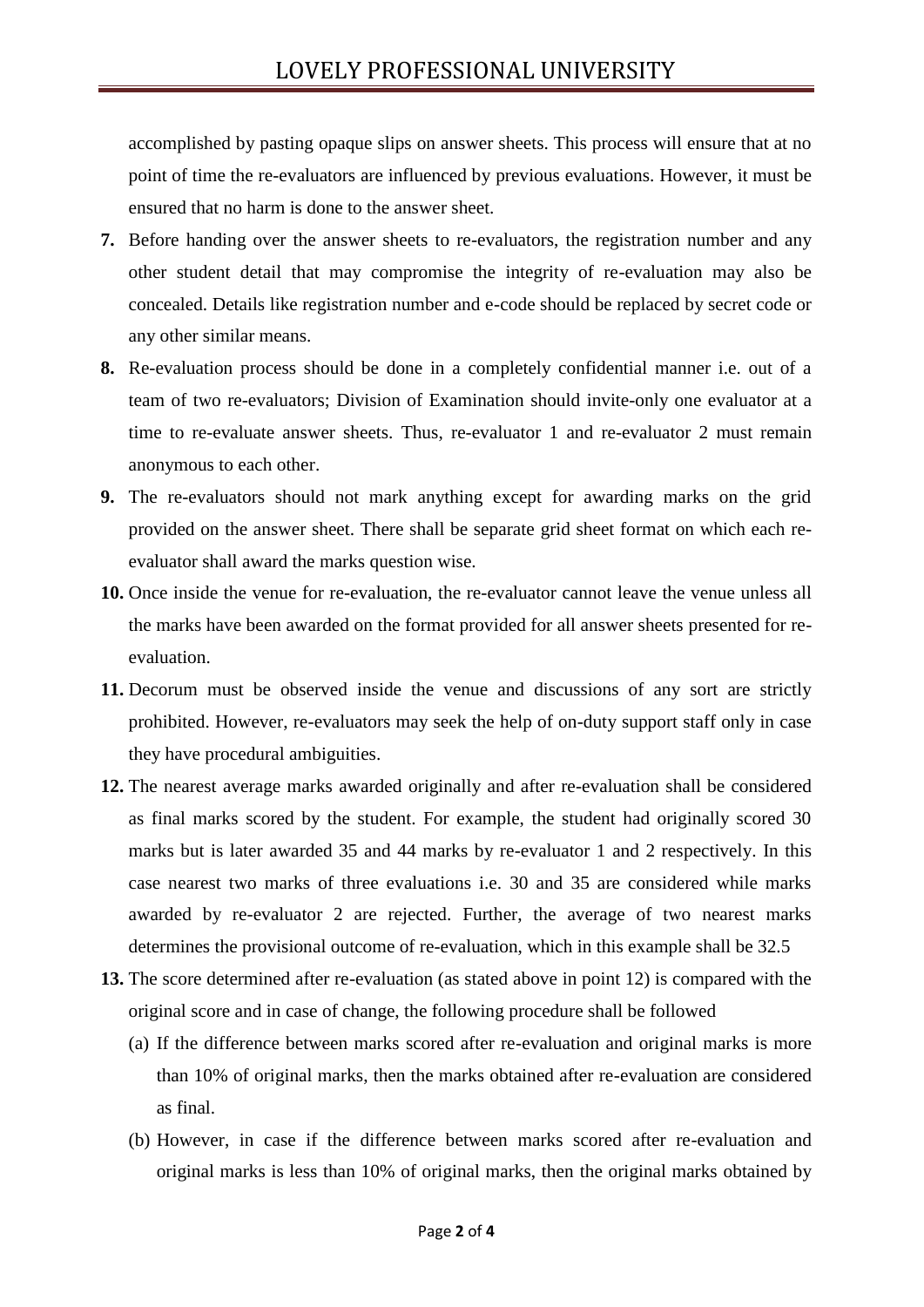the student shall be considered as final unless a change of marks leads to change in grade.

- (c) Additionally, if the marks obtained by the student during re-evaluation are less than the original marks, then in all such cases, the original marks awarded shall be treated as final.
- **14.** The score of re-evaluation shall supersede the original score and student cannot challenge the same and no further evaluation of the answer booklet is allowed. In case the marks after re-evaluation have changed, the grades may also change accordingly. The determination of new grades is calculated on the basis of comparison between course mean and standard deviation and domain mean and standard deviation. Following are the categories developed on the basis of comparison of course's mean and standard deviation with domain mean and standard deviation:
	- Category 1- When mean is greater than domain mean and the standard deviation is less than domain standard deviation
	- Category 2- When mean is greater and equal to domain mean and the standard deviation is greater than and equal to domain standard deviation
	- Category 3- When mean is less than domain mean and the standard deviation is greater than domain standard deviation.
	- Category 4- When the mean is less than and equal to domain mean and the standard deviation is less than and equal to domain standard deviation.

Based on above-mentioned categories the students are awarded following letter grades based on pre-determined cut-offs:

| Letter | <b>Grade Performance</b> | <b>Grade Point</b> |
|--------|--------------------------|--------------------|
|        | Outstanding              | 10                 |
| $A+$   | Very Good                |                    |
| A      | Good                     | 8                  |
| $B+$   | Above Average            |                    |
| B      | Average                  | 6                  |
|        | <b>Below Average</b>     |                    |
|        | Marginal                 | 4                  |
| E      | Reappear                 |                    |
| F      | Fail                     |                    |

**15.** If in case change of marks after the re-evaluation is equal to or more than 15, or if in case change in marks is more than 50% of the maximum marks of the question, then the same